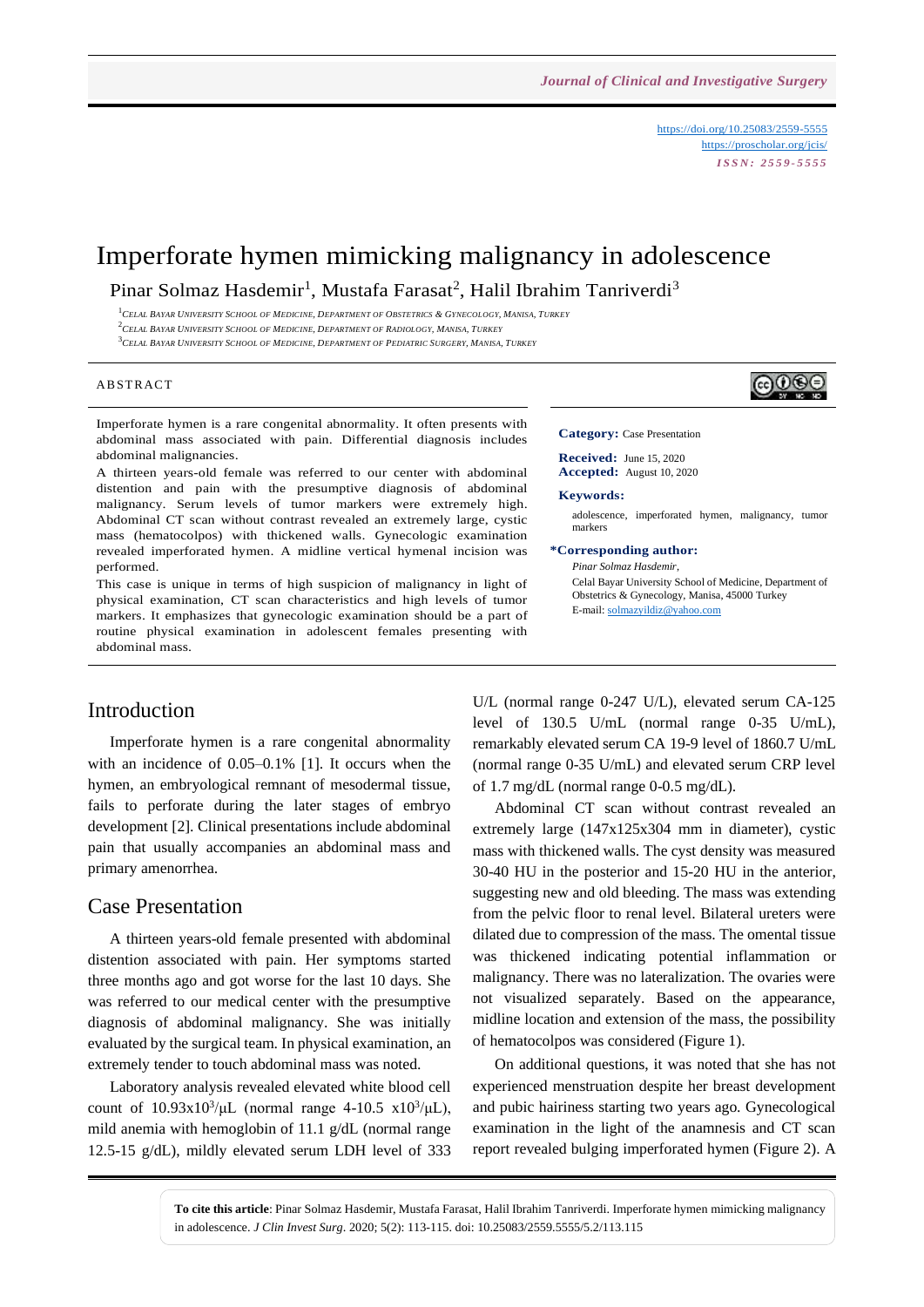midline vertical hymenal incision 1 to 2 cm was made under general anesthesia and 4000 cc dark, non-coagulated blood evacuated after getting the informed consent of the patient and her parents. A 22-inch urinary Foley catheter was placed to vagina for drainage (Figure 2). Foley catheter was removed 24 hours later. Her symptoms resolved completely and discharged on the second day of the operation. Prophylactic antibiotherapy was prescribed on discharge. The patient had no complaints at 6 months follow up.



**Figure 1.** (A) The axial section imaging of the giant hematocolpos (the thick arrow). The thin arrow shows the uterus. (B1) The sagittal section of the mass showing density gradient (circles). (B2) The omental thickness (arrows) mimicking malignancy.



**Figure 2.** (A) Image of the bulging hymenal tissue during gynecologic examination. (B) Appearance of the incision. (C) Image of the inserted Foley catheter at the end of the operation.

## **Discussions**

Imperforated hymen is classified as V3 in ESHRE/ESGE Classification System [3]. Age of presentation can vary from newborn to adolescence. Clinical presentation can mimic many pathologies from appendicitis to malignancies [4,5]. The most dramatic presentation in those cases is to have a giant abdominal mass showing malignant characteristics accompanying highly elevated tumor markers. First imperforated hymen mimicking malignancy case was reported in 1958 by Rosenthal AH. et al [5]. There are 3 additional cases in literature reported imperforated hymen with mild to moderate elevation of CA-125 and CA 19-9 levels [6-8]. None of these case reports gave a detailed description of hematocolpos related abdominal pathologies in imaging modalities.

# **Conclusions**

Our case is unique in terms of high suspicion of malignancy in light of physical examination, CT scan characteristics (thickened wall abdominal mass with hemorrhagic content, thickening of adjacent omental tissue) and extremely elevated levels of tumor markers. This case emphasizes that gynecologic examination should be a part of routine physical examination in adolescents presenting with abdominal mass in order to prevent unnecessary surgical procedures.

# Conflict of interest disclosure

There are no known conflicts of interest in the publication of this article. The manuscript was read and approved by all authors.

# Compliance with ethical standards

Any aspect of the work covered in this manuscript has been conducted with the ethical approval of all relevant bodies and that such approvals are acknowledged within the manuscript.

## References

- 1. Basaran M, Usal D, Aydemir C. Hymen sparing surgery for imperforate hymen: case reports and review of literature. *J Pediatr Adolesc Gynecol*. 2009;22(4): e61-e64. doi:10.1016/j.jpag.2008.03.009
- 2. Lazanyi M, Grover SR. Imperforate hymen: Retrospective review from a single tertiary centre of presenting symptoms and diagnostic process. *J Paediatr Child Health*. 2020; 56(1): 90-93. doi: 10.1111/jpc.14501
- 3. Grimbizis GF, Gordts S, Di Spiezio Sardo A, et al. The ESHRE/ESGE consensus on the classification of female genital tract congenital anomalies. *Hum Reprod*. 2013; 28(8): 2032-2044. doi: 10.1093/humrep/det098
- 4. Amponsah-Manu F, Ssentongo P, Arkorful T, et al. Imperforate hymen and leaking hematosalpinx mimicking acute appendicitis: A report of a rare case and a review of literature. *Int J Surg Case Rep*. 2019;63:69-74. doi:10.1016/j.ijscr.2019.09.003
- 5. ROSENTHAL AH, BLOCK RE, LAPIN A. The imperforate hymen as a cause of abdominal tumor. *Am J Surg*. 1958;95(3):487-488. doi:10.1016/0002- 9610(58)90558-0